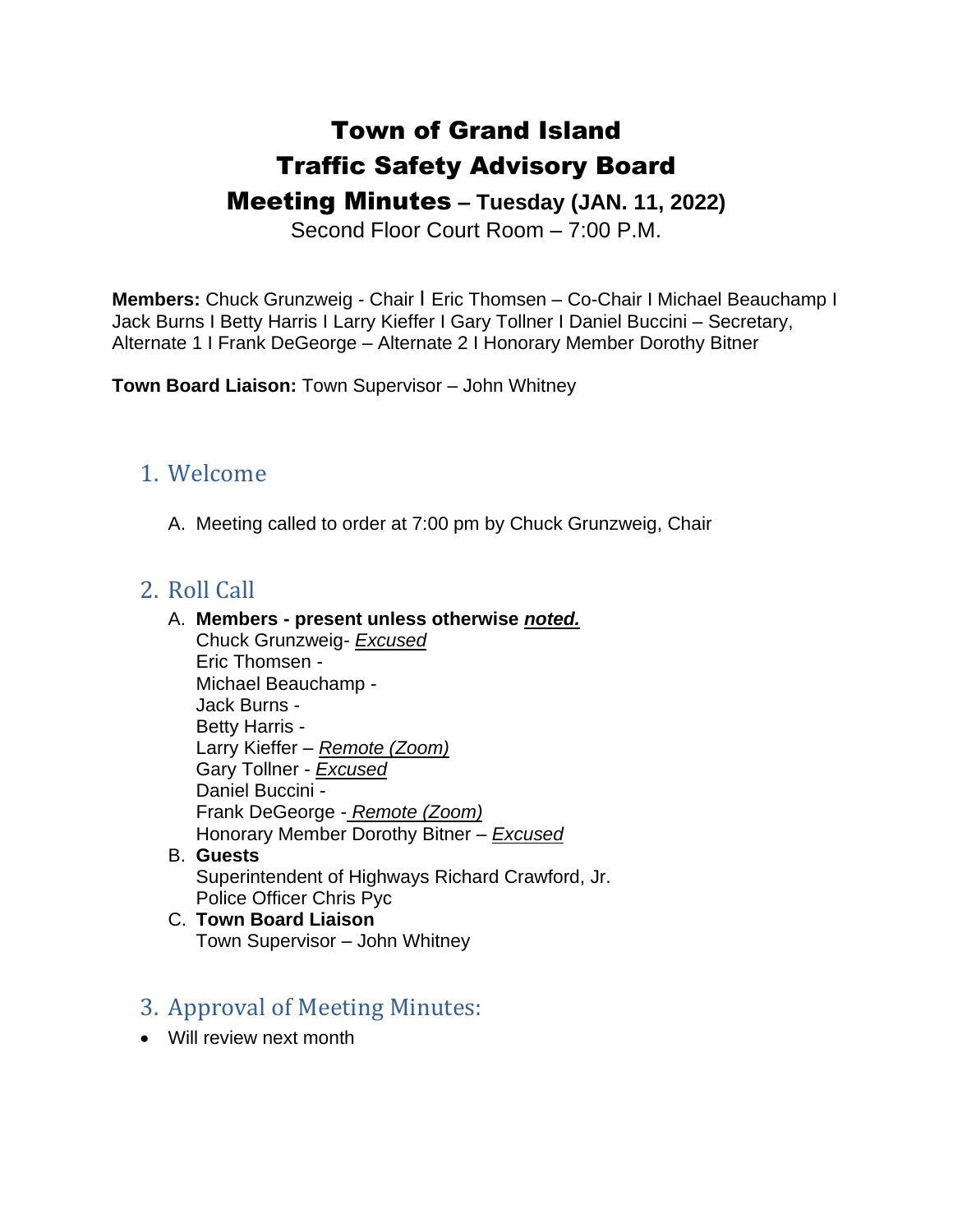# 4. Old Business:

- A. Island speed map
	- 1. Final marks complete
	- 2. Next meeting we will have a living, working document
- B. Parking on Ferry Rd. near Anchor Marine driveway.
	- 1. Context map



- i. Dick, Chuck, Eric and Mike met with the owner of Anchor Marine
	- 1. Motion to Place No standing any time April 15<sup>th</sup> to October 15<sup>th</sup> between (2) power poles out there, 96' distance. a. The Motion was voted 0 Aye, 7 No
	- 2. Motion to Place No standing any time April 15<sup>th</sup> to October 15<sup>th</sup> between 30' on both sides of the driveway.
		- a. The Motion was voted 2 Aye, 5 No
- C. 2780 Long Road (commerce center) [Distribution Facility]
	- 1. Tabled for now
	- 2. This is a link to all the current project information [http://www.grand](about:blank)[island.ny.us/departments/engineering\\_department/current\\_projects\\_2020/i](about:blank) [ndex.php](about:blank)
- D. No parking sign on Carl Road
	- 1. It is a single sign. At one time there may have been two signs for the nearby water treatment building.
	- **2.** Dick will reach out and see if the waste water facility will want a second sign. Either sign correctly or take the one sign down.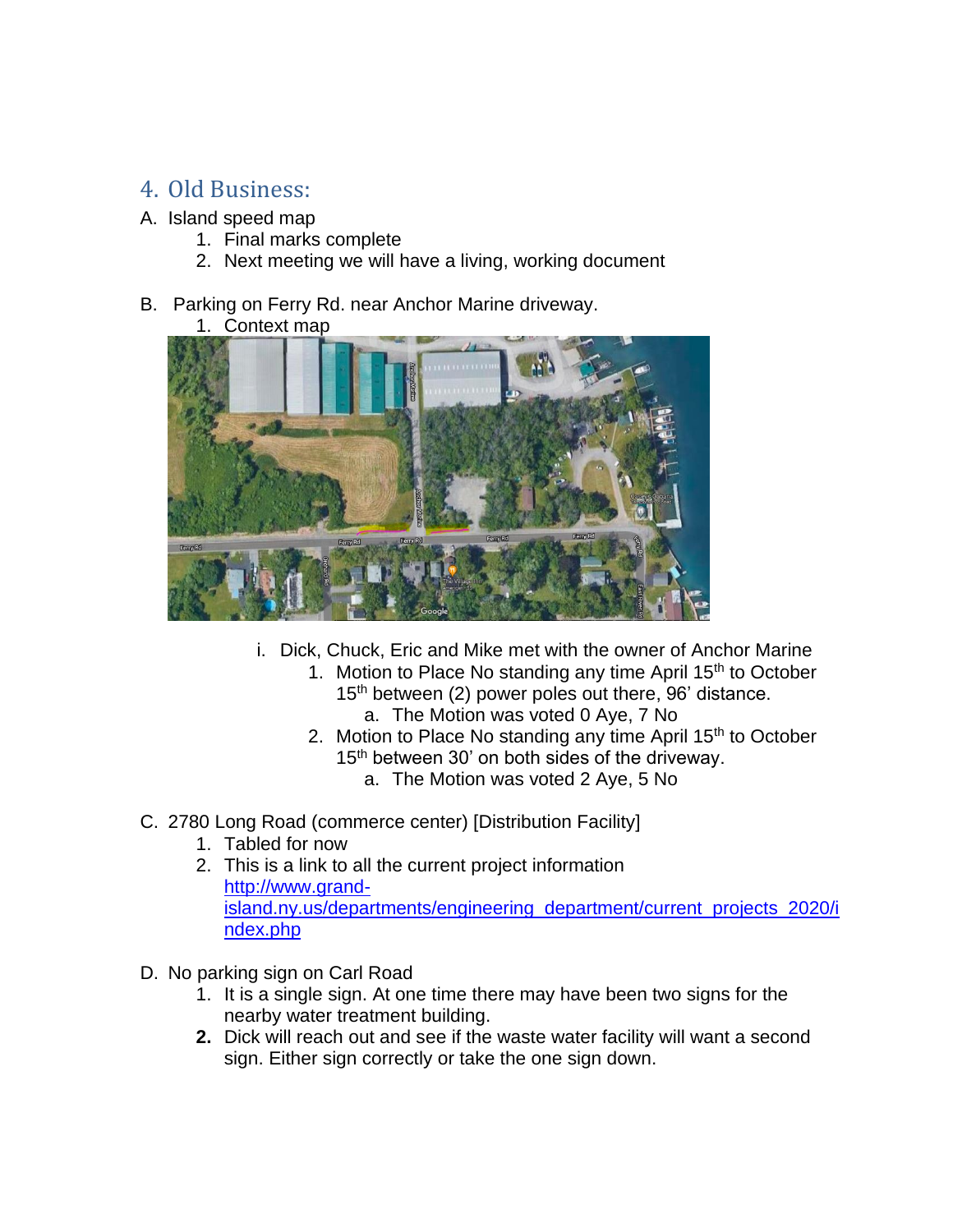# 5. New Business:

- A. Specialty Signs Posted by previous Highway Departments.
	- **a.** Get Emailed from Dick
	- **b.** Specialty signs listing Child only applies until the age of 18
	- **c.** Deaf person signs
		- **i.** 10 Whitney
			- **ii.** 1916 Broadway
			- **iii.** Baseline and Huth?
	- **d.** Blind person signs
		- **i.** 1905 Creekside
		- **ii.** 1960 Creekside
		- **iii.** 1620 West River Road
	- **e.** Children at play signs
		- **i.** These are no longer approved to be posted, these ones are grandfathered in:
			- **1.** 150 Forrest Creak
			- **2.** Park place and
			- **3.** Sunset
			- **4.** Cardinal lane

B. Sunset Drive visibility bend revisit

- **a.** Dick spoke with both landowners
	- **i.** One landowner is willing to cut the brush down to 3'.
	- **ii.** Another landowner is still discussing this resolution.

#### 6. Roundtable:

- A. Dan
	- 1. Baseline headed north turning right on love road, the arrow is in the shoulder, the white line for the shoulder is continuous. This is a county road

## 7. Adjourn:

Motion - Eric Second - Betty Time Adjourned 7:56 pm by Chuck Grunzweig, Chair

## 8. Next Meeting

**Next Scheduled Board Meeting Date: \_02/08/2022\_\_at \_7:00 PM\_\_\_** 

Respectfully submitted,

Daniel Buccini, Secretary